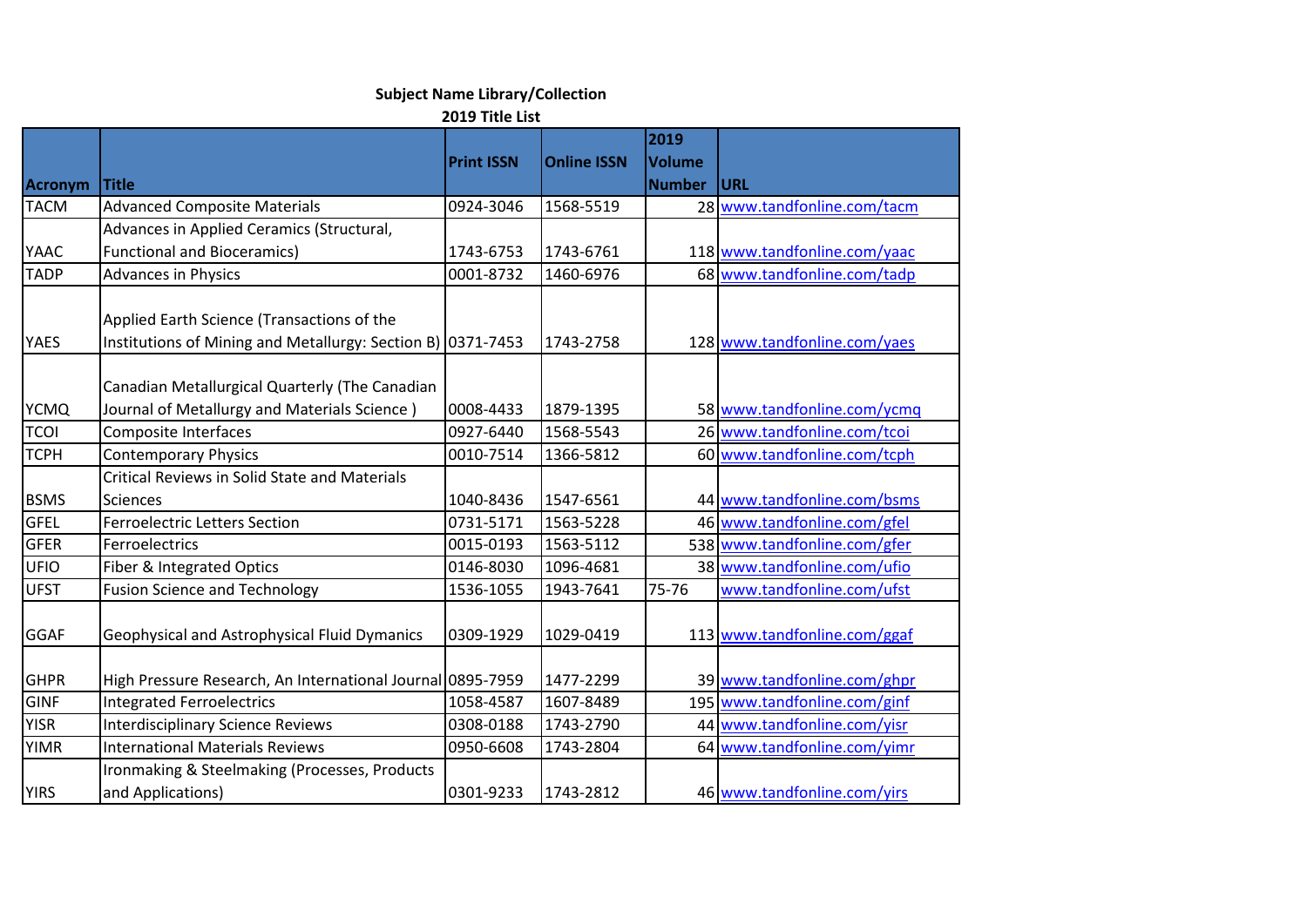| <b>TAST</b> | Journal of Adhesion Science and Technology                           | 0169-4243 | 1568-5616 |         | 33 www.tandfonline.com/tast  |
|-------------|----------------------------------------------------------------------|-----------|-----------|---------|------------------------------|
| <b>TBSP</b> | Journal of Biomaterials Science, Polymer Edition                     | 0920-5063 | 1568-5624 |         | 30 www.tandfonline.com/tbsp  |
| <b>LTTY</b> | Journal of Computational and Theoretical<br>Transport                | 0041-1450 | 1532-2424 |         | 48 www.tandfonline.com/ltty  |
| <b>TEWA</b> | Journal of Electromagnetic Waves and<br>Applications                 | 0920-5071 | 1569-3937 |         | 33 www.tandfonline.com/tewa  |
| <b>UEGM</b> | Journal of Energetic Materials                                       | 0737-0652 | 1545-8822 |         | 37 www.tandfonline.com/uegm  |
| <b>LMSB</b> | Journal of Macromolecular Science, Part B:<br><b>Physics</b>         | 0022-2348 | 1525-609X |         | 58 www.tandfonline.com/lmsb  |
| <b>TPEE</b> | Journal of Microwave Power & Electromagnetic<br>Engergy              | 0832-7823 | 1020-SUPL |         | 53 www.tandfonline.com/tpee  |
| <b>TMOP</b> | Journal of Modern Optics                                             | 0950-0340 | 1362-3044 |         | 66 www.tandfonline.com/tmop  |
| <b>TNST</b> | Journal of Nuclear Science and Technology                            | 0022-3131 | 1881-1248 |         | 56 www.tandfonline.com/tnst  |
| YMHT        | Materials at High Temperatures                                       | 0960-3409 | 1878-6413 |         | 36 www.tandfonline.com/ymht  |
| <b>YMRI</b> | <b>Materials Research Innovations Online</b>                         | 1432-8917 | 1433-075X |         | 23 www.tandfonline.com/ymri  |
| <b>YMST</b> | <b>Materials Science and Technology</b>                              | 0267-0836 | 1743-2847 |         | 35 www.tandfonline.com/ymst  |
| <b>YMTE</b> | Materials Technology (Advanced Performance<br>Materials)             | 1066-7857 | 1753-5557 |         | 34 www.tandfonline.com/ymte  |
| <b>YMPM</b> | Mineral Processing and Extractice Metallurgy                         | 0371-9553 | 1743-2855 |         | 128 www.tandfonline.com/ympm |
| <b>YMNT</b> | Mining Technology (Transactions of the Institutio 1474-9009          |           | 1743-2863 |         | 128 www.tandfonline.com/ymnt |
| <b>GNNW</b> | <b>Neutron News</b>                                                  | 1044-8632 | 1931-7352 |         | 30 www.tandfonline.com/gnnw  |
| <b>UNSE</b> | <b>Nuclear Science and Engineering</b>                               | 0029-5639 | 1943-748x | 193-196 | www.tandfonline.com/unse     |
| <b>UNCT</b> | Nuclear Technology                                                   | 0029-5450 | 1943-7471 | 205-208 | www.tandfonline.com/unct     |
| <b>GPHT</b> | Phase Transitions, A Multinational Journal                           | 0141-1594 | 1029-0338 | 92      | www.tandfonline.com/gpht     |
| <b>TPHM</b> | <b>Philosophical Magazine</b>                                        | 1478-6435 | 1478-6443 |         | 99 www.tandfonline.com/tphm  |
| <b>TPHL</b> | Philosophical Magazine Letters                                       | 0950-0839 | 1362-3036 |         | 99 www.tandfonline.com/tphl  |
| <b>YPRC</b> | Plastics, Rubber and Composites<br><b>Macromolecular Engineering</b> | 1465-8011 | 1743-2898 |         | 48 www.tandfonline.com/yprc  |
| YPOM        | Powder Metallurgy                                                    | 0032-5899 | 1743-2901 |         | 62 www.tandfonline.com/ypom  |
| GRAD        | Radiation Effects and Defects in Solids                              | 1042-0150 | 1029-4953 |         | 174 www.tandfonline.com/grad |
|             |                                                                      |           |           |         |                              |